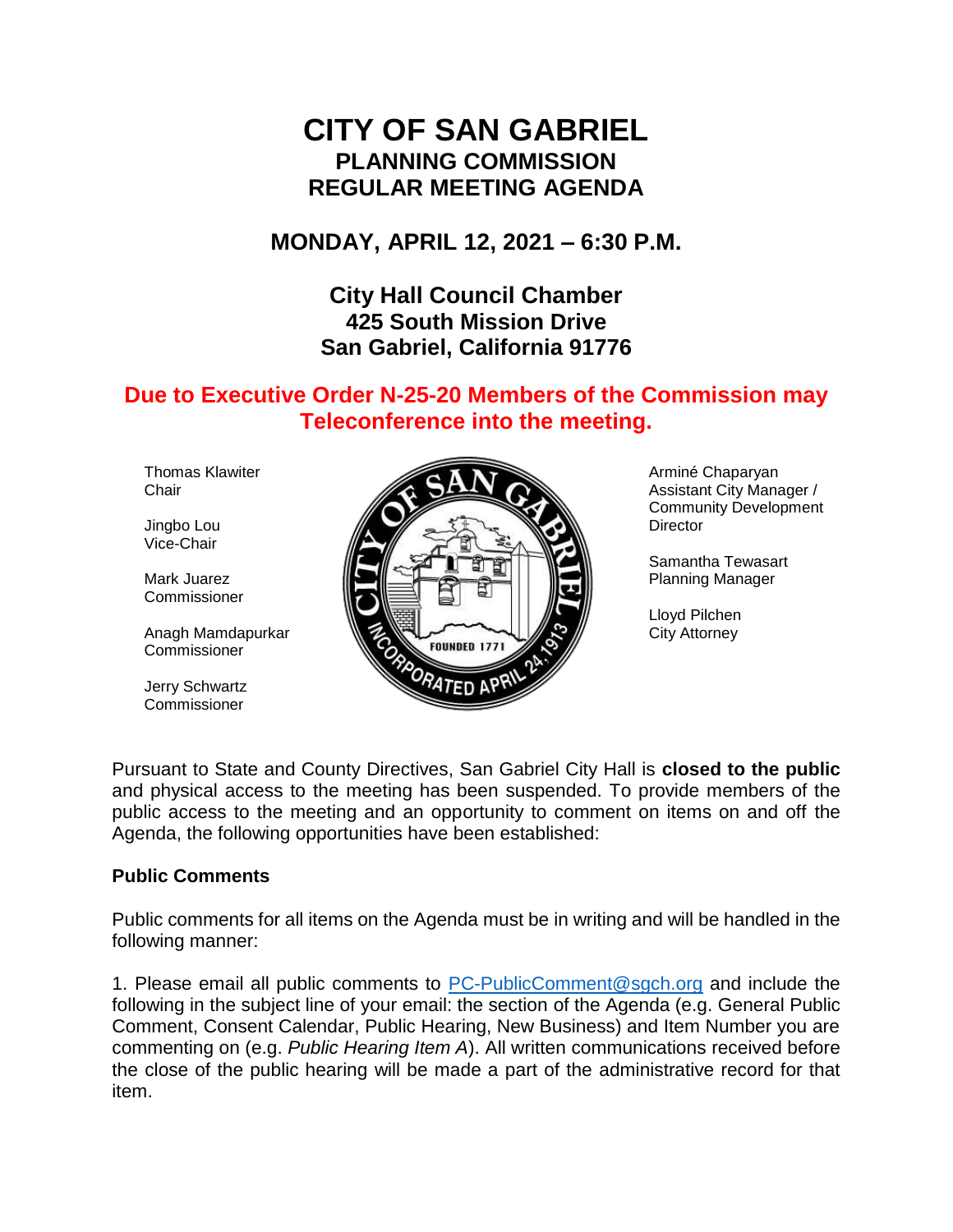2. **Written comments received before the meeting** – Written comments received up until 4:00 P.M. on the day of the meeting will be provided to each member of the Planning Commission electronically. While all such communications will be made a part of the administrative record for that item, they will not be read aloud at the meeting.

3. **Comments read aloud during public comment** – Comments received between 4:01 P.M. on the day of the meeting and the close of the public hearing for the particular item will be read aloud by the City staff for up to three minutes. Each commenter will receive just three minutes for the agenda item, regardless of the length or number of comments submitted.

## **Watch the Meeting Online**

Live broadcast of this meeting is available using the following link:

[Meeting Video](https://www.youtube.com/cityofsangabriel) – https://www.youtube.com/CityofSanGabriel

Spectrum cable: Live streaming on Channel 3, Public Access Channel.

**Materials Available for Inspection.** You may view agenda items online at www.sangabrielcity.com. Materials related to an item on this Agenda, submitted to the Planning Commission after distribution of the Agenda packet, will be posted on the City website.

**Persons with Disabilities.** Upon request, this Agenda will be made available in appropriate alternative formats to persons with disabilities, as required by Section 202 of the Americans with Disabilities Act of 1990.

**Questions about this Agenda?** Should any person have a question concerning any of the above Agenda items prior to the meeting, please contact the Community Development Department at commdevinfo@sgch.org during regular office hours.

Any person with a disability who requires a modification or accommodation in order to participate in a meeting should direct such a request to the Community Development Department by emailing commdevinfo@sgch.org at least 48 hours before the meeting, if possible.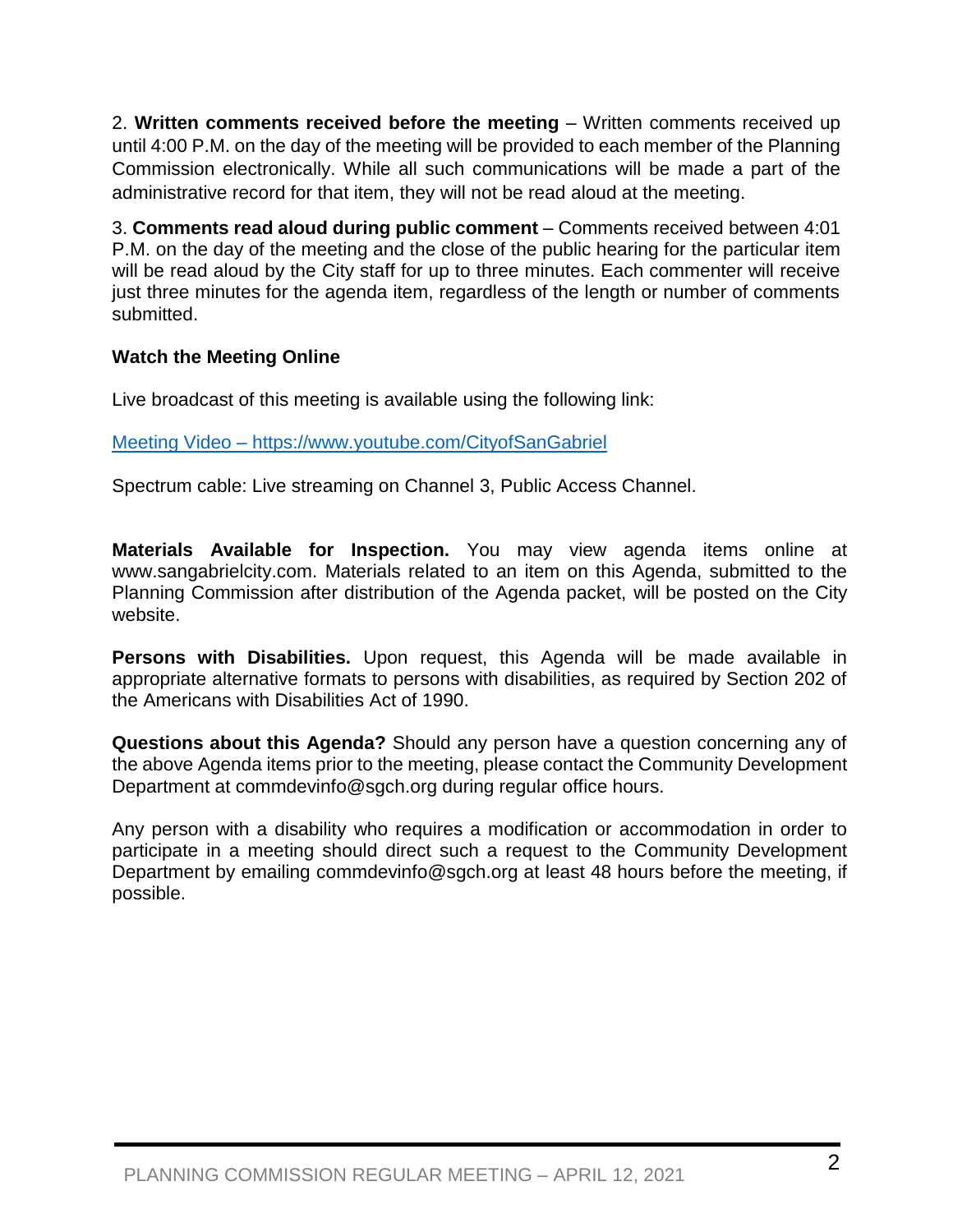## **Planning Commission – Regular Meeting Agenda**

**APRIL 12, 2021**

- **CALL TO ORDER**
- **PLEDGE OF ALLEGIANCE**
- **ROLL CALL – PLANNING COMMISSION**

#### **1. PUBLIC COMMENT**

This is the time set aside for members of the public to address the Planning Commission on items of interest that are not on the agenda, but are within the subject matter jurisdiction of the Planning Commission. Pursuant to the Brown Act, the Planning Commission cannot answer any questions or take any action until such time as the matter may appear as an item on a future agenda.

#### **2. HOUSING ELEMENT OUTREACH WORKSHOP**

The City consultant, Lisa Wise Consulting, Inc. (LWC), will provide an introductory presentation on the City's 2021-2029 Housing Element Update, including information on new State legislation, process, the Regional Housing Needs Assessment (RHNA), and housing in the city.

#### **3. COMMENTS FROM THE PLANNING MANAGER**

The Planning Manager may address the Commission on matters of general information and/or concern.

#### **4. PROJECT PREVIEW**

#### **508 W. LAS TUNAS DRIVE PLANNING CASE NOS. TMAP21-001 (TENTATIVE PARCEL MAP), CUP21-001 (CONDITIONAL USE PERMIT), AND MOD21-001 (MINOR MODIFICATION)**

This item is intended to provide information to the Planning Commission about a proposed medical office building at 508 W. Las Tunas Drive. The applicant will provide a PowerPoint presentation at the meeting and solicit comments from the Commission.